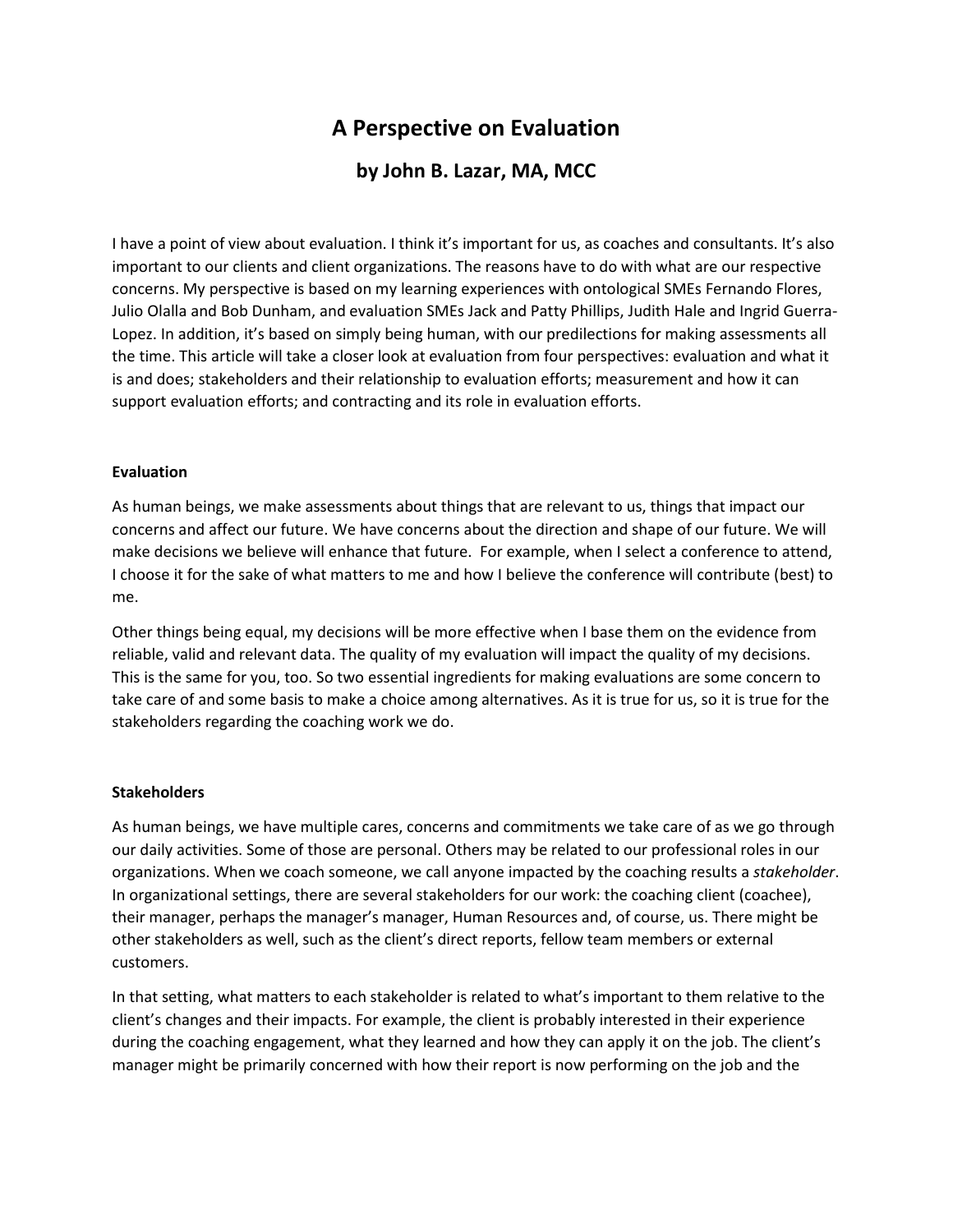impact of those changes. And, as coaches, we may have cares about how effective we are, how well we managed the process, and what the client learned.

Each stakeholder has their own perspective and their eyes on what matters to them. What can we do to respond to them? In conversation with the organization, usually HR, we can make decisions about which stakeholders (or all stakeholders) we will account for with our evaluation efforts. Keep in mind that as the number of stakeholders increases and the number of evaluation questions to answer increases, the effort it will take to plan, design and do so (and the related cost) may also increase.

#### **Measurement**

The questions we want to answer through our evaluations will help each stakeholder answer the questions, 'What happened?' and 'Were we successful?' Any question will have a range of legitimate measures we could use. We must select among the alternatives for what we believe will address each stakeholder's concerns, preferably given their input. For example, evaluation about the learning that occurred answers questions about 'What do you know now?', 'What can you do now?' or even 'How confident are you that you will use what you learned?' Evaluation about new or enhanced behaviors on the job might address such questions as: 'How much better are you doing this now?' or 'What newly learned behavior are you now applying?' If we are evaluating business impact such as quality, we might be asking about changes in rework, error rates or number of accidents. Finally, as a coach, we might be inquiring about our effectiveness with questions about 'How soon were you able to apply this?' or 'What barriers did you experience to applying what you learned?' Organizations may be imprudently frugal about whether or not to evaluate and indifferent about what to measure. I think it's our job as coaches to raise the issue and have the conversation.

## **Contracting**

That evaluation conversation can be held most effectively when doing initial contracting with the client organization. My experience is that when the evaluation conversation is ignored or held later in the process, it invariably produces upset and strained working relationships. When we talk about evaluation and what the organization wants to accomplish through our coaching, we set up a virtuous spiral of intention. Through our discussion, we get to elicit organizational support and alignment, not only for the proposed coaching but also for our evaluation efforts. We can agree on the stakeholders whose opinions we want to consider. We can talk through the logistics of data collection (who does what?) and data analysis (what methods will we use?). Either during contracting or within the first two months, we can discuss what measures to use and then select or design them. We can put those things in place that make it possible for us to tell the story of 'What happened?', 'Was it successful?', perhaps even 'Was it worth the investment?' if we do an ROI study. We tell that story in our report to stakeholders, sharing relevant data, interpretations and recommendations, while making conservative, credible claims about what we enabled.

#### **Conclusion**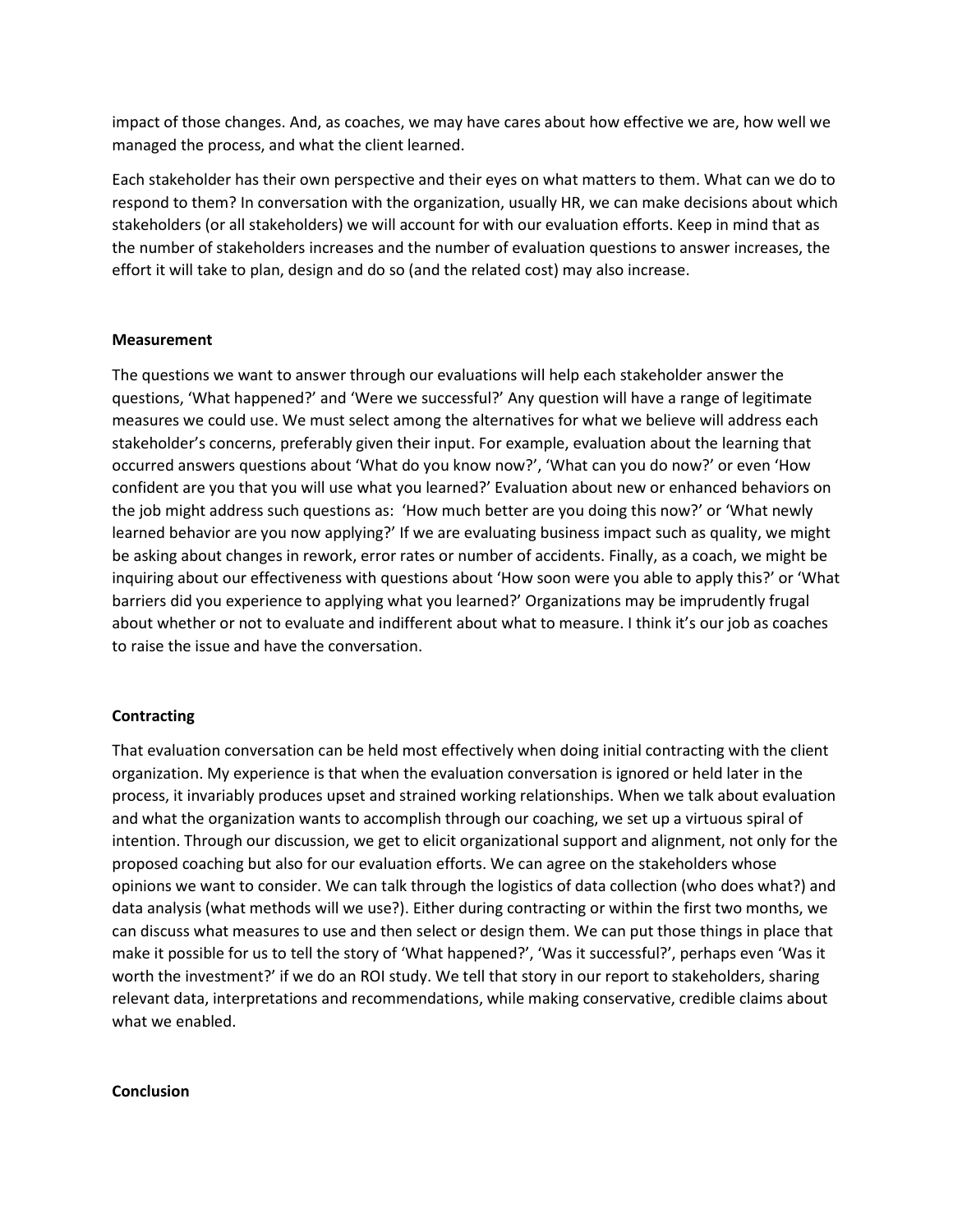Evaluation is an essential component of any change effort. People are curious and interested in what happened and what's different, hopefully better, as a result. They are already making their own judgments, drawing their own conclusions, and making their own decisions accordingly. As the change agent on site accountable for both coaching delivery and project/process planning and management, we as coaches have the chance to shape the expectations, commitments and data access of the client organization.

Do we want evaluation to be a surprise and an afterthought? Do we want clients to 'evaluate' based on anecdote, irrelevant or invalid measures, or impressions? Do we want the organization to base its business decisions on a shaky foundation? I believe we must and can do better. Being a reflective practitioner, active planner and responsive partner about evaluation issues sets the table for mutual benefit. Let's develop ourselves to be competent or masterful here, too. Grounded, defensible claims about results and trustworthy professional reputations, among other things, are at stake.

#### **Resources**

Anderson, D.L., & Anderson, M.C. (2005). *Coaching that counts.* Burlington, MA: Elsevier Butterworth-Heinemann. *[One of the first books to look at evaluation, measurement, business results and the story to be told about the impact of coaching]*

Guerra-Lopez, I.J. (2008). *Performance evaluation.* San Francisco: Jossey-Bass. *[An excellent view of the role, issues, practices, variations and pros/cons of different evaluation methods]*

Hale, J. (2002). *Performance-based evaluation.* San Francisco: Jossey-Bass Pfeiffer. *[An excellent perspective on evaluation issues, considerations and procedures for how to conduct specific methods]*

Lazar, J. (2006). *Contracting as context for effective coaching.* Presentation at ICF European Coaching Conference, Brussels, Belgium. *[A perspective on the important role contracting plays in setting context for coaching and related support activities]*

Lazar, J.B. (2015a). *Measuring your coaching results: Did you satisfy your stakeholders?* Invited presentation for ICF Phoenix Chapter monthly meeting, Phoenix, AZ. *[A perspective on stakeholders, their perspectives and relevance to evaluation concerns]*

Lazar, J.B. (2015b). *Telling your coaching impact story: Targeting measurement and stakeholders' concerns.* Invited webinar for ICF Science of Coaching Community of Practice monthly meeting. *[A perspective on the issues to anticipate and address so you can tell the relevant story of coaching impact]*

Phillips, P.P., Phillips, J.J., & Edwards, L.A. (2012). *Measuring the success of coaching.* Alexandria, VA: ASTD Press/ROI Institute. *[A recent publication about evaluation issues and the ROI Methodology as it applies to coaching opportunities]*